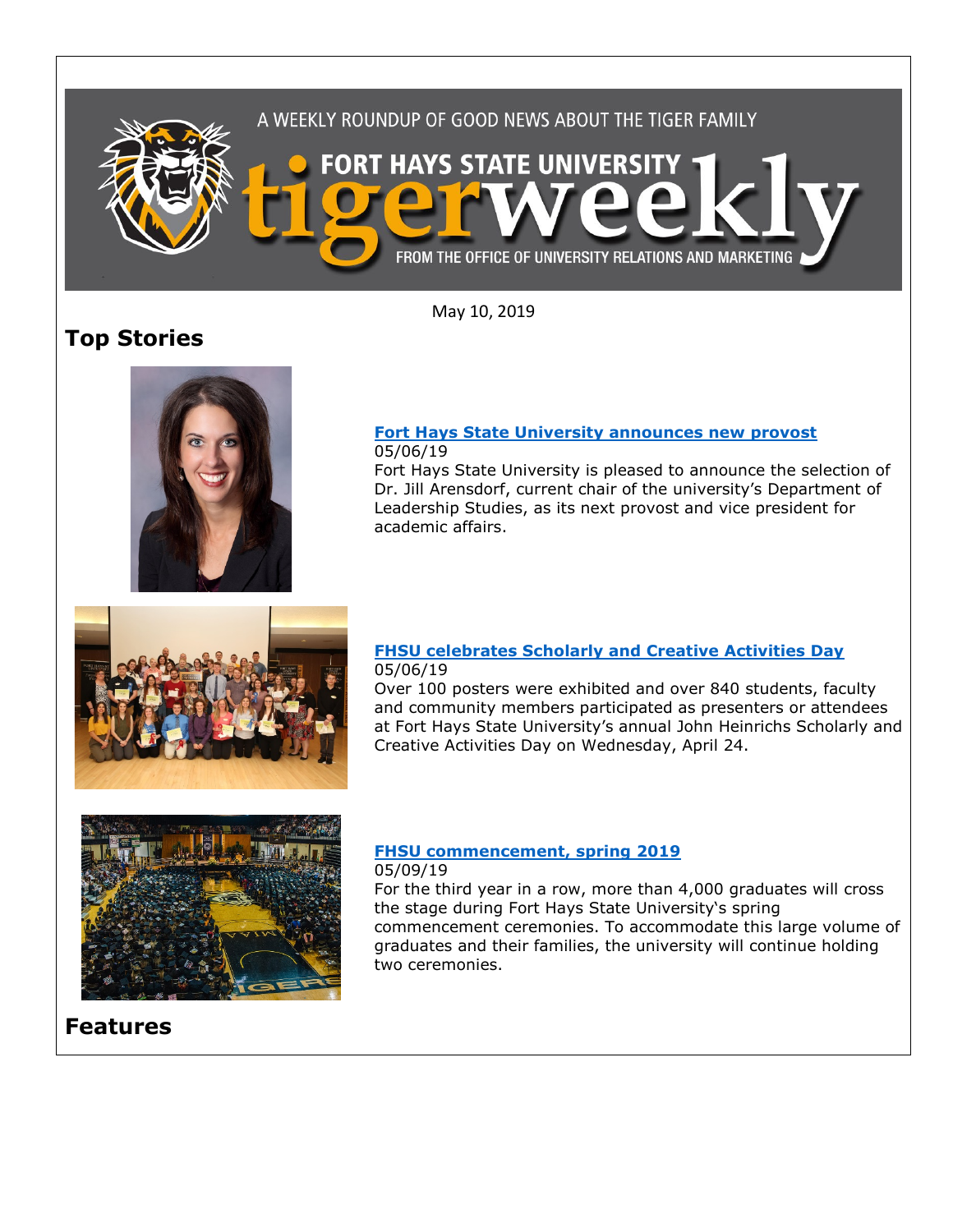



Caden Frank came to Fort Hays State University planning to focus on pre-engineering coursework. After one class in the Department of Leadership Studies, Frank changed his mind.



### **[Fascination with 16th-century Spaniards, pirates](https://www.fhsu.edu/news/2019/05/fascination-with-16th-century-spaniards,-pirates-leads-professor-to-research-on-supply-chains)  [leads professor to research on supply chains](https://www.fhsu.edu/news/2019/05/fascination-with-16th-century-spaniards,-pirates-leads-professor-to-research-on-supply-chains)** 05/03/19

State-of-the-art supply chain and logistics best-practices can trace their origins to the Spanish monarchy that established dominance in the Caribbean and South America in the 16th and 17th centuries, according to a new book chapter written by Dr. Robert Lloyd, assistant professor of management at Fort Hays State University.

# **Accomplishments and Happenings**



#### **[12 students to receive Noyce Scholarship](https://www.fhsu.edu/news/2019/05/12-students-to-receive-noyce-scholarship)** 05/09/19

Twelve science and math students at Fort Hays State University have been awarded the National Science Foundation's Noyce Scholarship for the upcoming school year.



### **[Dr. Pauline Scott and students](https://www.fhsu.edu/news/2019/05/dr.-pauline-scott-and-students-present-at-national-conference)  [present at national conference](https://www.fhsu.edu/news/2019/05/dr.-pauline-scott-and-students-present-at-national-conference)** 05/06/19

Fort Hays State University's Dr. Pauline Scott, professor of English, and graduate students Stacie Rupp, Vanessa Schumacher and Karel Webster presented their research at the College English Association 2019 national conference in New Orleans.



# **[Tourism students show hospitality by hosting event](https://www.fhsu.edu/news/2019/05/fhsu-tourism-students-show-hospitality-by-hosting-event)** 05/07/19

In celebration of National Travel and Tourism Week, Fort Hays State University's tourism and hospitality management program helped coordinate a Tourism Expo Tuesday in the Memorial Union.